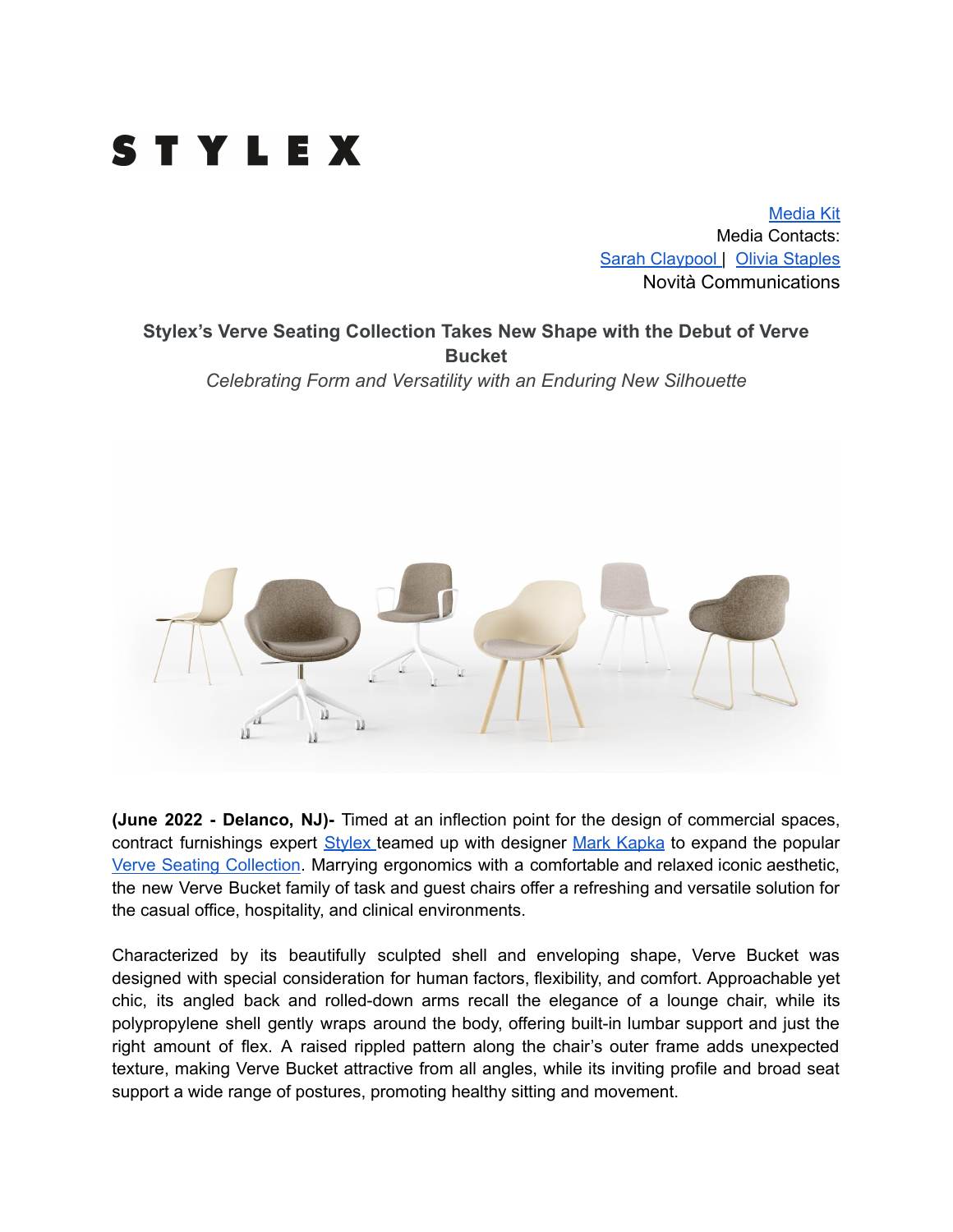"Verve Bucket is a response to environments becoming more casual and welcoming in nature – created for the way people want to work and meet today," explains Kapka. "From touchdown spaces to waiting rooms, hotel lobbies, and more, this new iteration of Verve strikes a harmonious balance between enduring modern style, ergonomics, and versatility."

Verve's marriage of form and function, in combination with its plethora of mix and match options, is the key to its innovation. Understated and beautiful, the chair's purposeful design, soft edges, and upholstered offerings add to its sense of calm practicality and flexibility across a wide range of design schemes. Exceedingly comfortable, Verve Bucket is available in 11 shell colors and with or without upholstery, with an optional seat pad for chairs that are not upholstered.

In addition to Verve's playful and sophisticated assortment of colorful recyclable polypropylene shells, the chair's multiple base options further underscore its versatility. Base choices include a 4-leg tube, aluminum, or wood frame; a 4-blade, non-swivel, fixed-height sled; a 4-blade, swivel, fixed-height offering; and a 5-blade height-adjustable take. Wood bases are offered in Natural Maple, White Oak, Walnut, or Opaque Black, and metal bases in polished aluminum or an array of 26 VOC-free powder coat shades ranging from classic neutrals to playful pastels. Adding to Verve's flexibility within environments, chairs may be specified with hard or soft casters, plastic glides, or glides with felt pads.

Crafted in the U.S. with special consideration for the environment, Verve Bucket is Greenguard IAQ and Level 1 certified and available in CET, making it easy to specify. Additional sustainability features include Verve Bucket's VOC-free powder coat finishes and water-based adhesives.The chair's aluminum base, arms, and sled frame are also made of recycled material. As with all Stylex products, the Verve family of seating is backed by a 10-year performance warranty.

To learn more about Stylex's 'Enduring Companions' as well as the brands' full range of solutions, all of which are made in the USA, visit [Stylex](http://stylexseating.com/) online.

# # #

## **ABOUT STYLEX**

For more than six decades  $Stvlex$  has designed and fabricated furnishings for both the workplace and healthcare, hospitality, and educational environments. We carefully consider the seating, tables, and lounge pieces we offer, balancing aesthetics, performance, and value. A desire to serve users' ever-evolving needs has led us to collaborate with the field's top designers and engineers. Made from durable, sustainable materials that ensure their long life, our products add beauty and function to any space. For more information, visit at [www.stylexseating.com.](http://www.stylexseating.com)

## **ABOUT MARK KAPKA**

Mark [Kapka](https://www.stylexseating.com/designers/mark-kapka/) sees furniture as an intimate part of our lives, with our bodies interacting with these